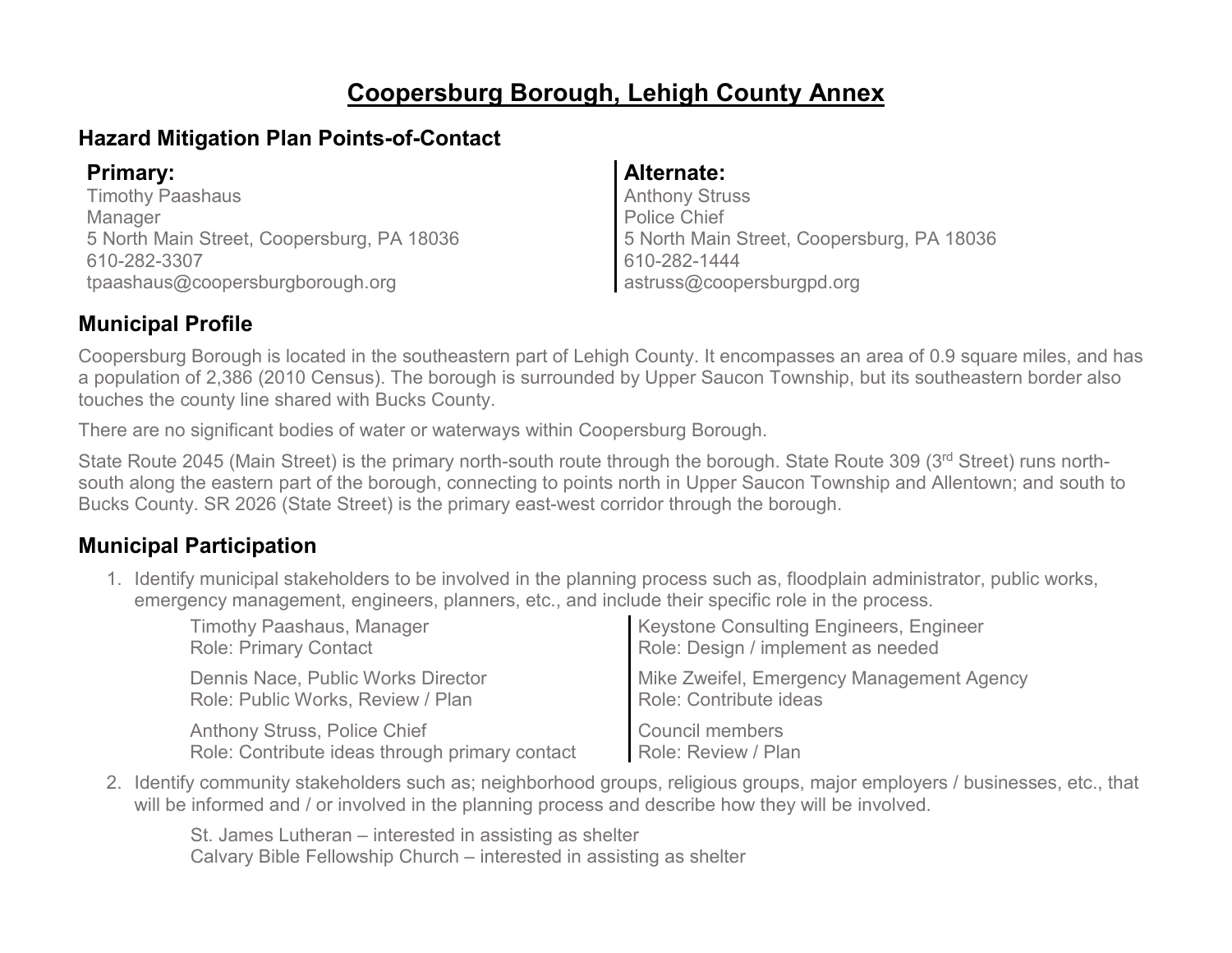### **Municipal Participation –** *continued*

3. Describe how the public **will be engaged** in the current planning process examples, newsletters, social media, etc., **and how they were engaged** since the 2013 Hazard Mitigation Plan.

Social media and website as needed Comp team review Held preparedness meetings

### **Compliance with the National Flood Insurance Program (NFIP)**

| <b>Topic</b>                                                                                                                                      | Identify source of information, if<br>different from the one listed.  | <b>Additional Comments</b>                            |
|---------------------------------------------------------------------------------------------------------------------------------------------------|-----------------------------------------------------------------------|-------------------------------------------------------|
| <b>1. Staff Resources</b>                                                                                                                         |                                                                       |                                                       |
| Is the Community Floodplain Administrator (FPA) or NFIP Coordinator certified?                                                                    | <b>Community FPA</b>                                                  | <b>No</b>                                             |
| Is floodplain management an auxiliary function?                                                                                                   | <b>Community FPA</b>                                                  | Part of zoning reviews by Zoning<br>Officer           |
| Provide an explanation of NFIP administration services (e.g., permit review, GGIS,<br>education or outreach, inspections, engineering capability) | <b>Community FPA</b>                                                  | Permit reviews in conjunction with<br>zoning reviews. |
| What are the barriers to running an effective NFIP program in the community, if any?                                                              | <b>Community FPA</b>                                                  | None                                                  |
| 2. Compliance History                                                                                                                             |                                                                       |                                                       |
| Is the community in good standing with the NFIP?                                                                                                  | State NFIP Coordinator, FEMA NFIP<br>Specialist, or community records | Yes                                                   |
| Are there any outstanding compliance issues (i.e., current violations)?                                                                           |                                                                       | No                                                    |
| When was the most recent Community Assistance Visits (CAV) or Community<br>Assistance Contact (CAC)?                                              |                                                                       | <b>Unknown</b>                                        |
| Is a CAV or CAC scheduled or needed?                                                                                                              |                                                                       | No                                                    |
| 3. Regulation                                                                                                                                     |                                                                       |                                                       |
| When did the community enter the NFIP?                                                                                                            | <b>NFIP Community Status Book</b>                                     |                                                       |
| Are the Flood Insurance Rate Maps (FIRMs) digital or paper?<br>How are residents assisted with mapping?                                           | <b>Community FPA</b>                                                  | Paper                                                 |
| Do floodplain regulations meet or exceed FEMA or State minimum requirements?<br>If so, in what ways?                                              | <b>Community FPA</b>                                                  | Meet current requirements                             |
| Describe the permitting process                                                                                                                   | Community FPA, State, FEMA NFIP                                       | <b>FEMA NFIP</b>                                      |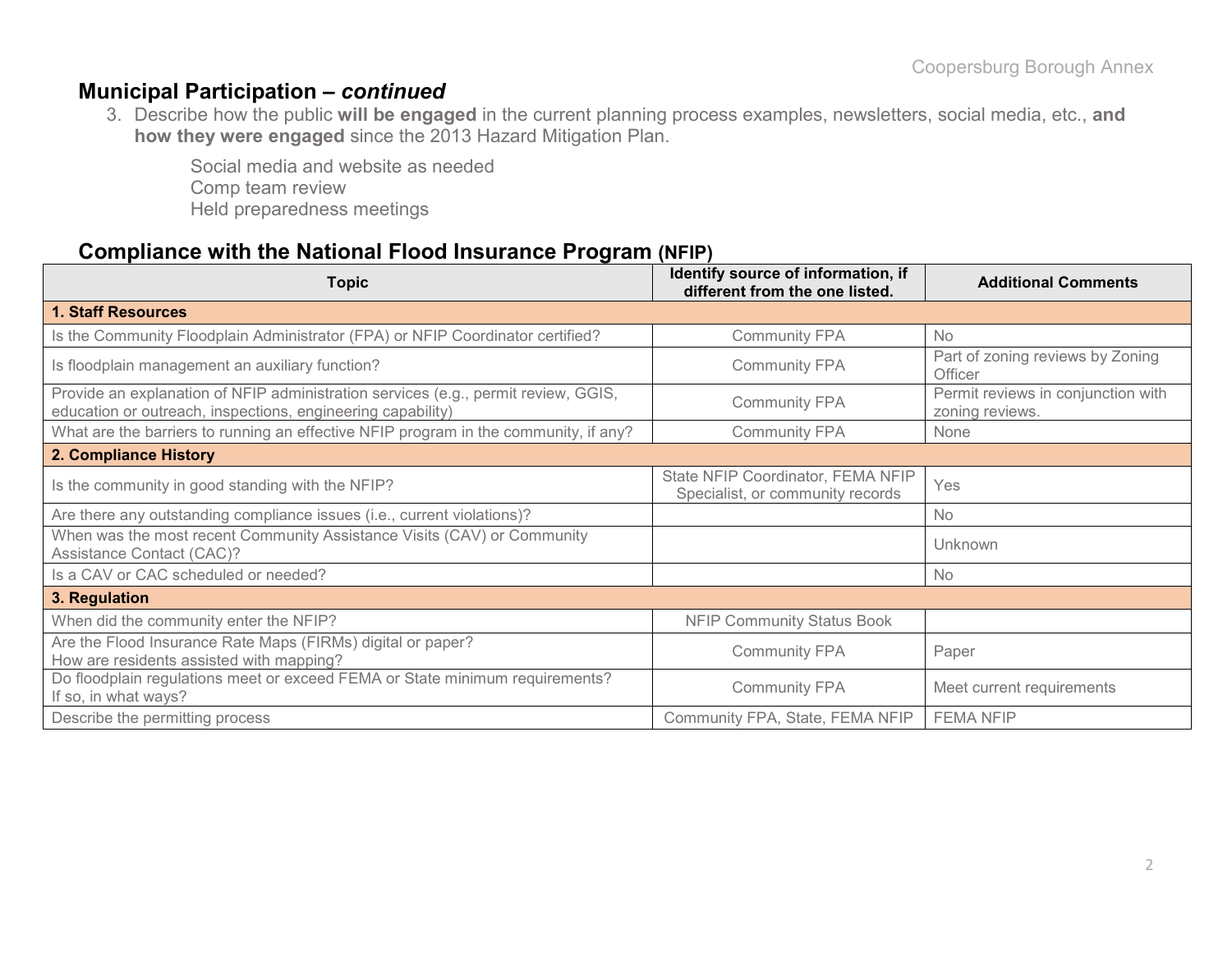Coopersburg Borough Annex

# **Compliance with the National Flood Insurance Program (NFIP) –** *continued*

| <b>Topic</b>                                                                                                                                     | Identify source of information, if<br>different from the one listed.     | <b>Additional Comments</b> |
|--------------------------------------------------------------------------------------------------------------------------------------------------|--------------------------------------------------------------------------|----------------------------|
| <b>4. Insurance Summary</b>                                                                                                                      |                                                                          |                            |
| How many NFIP policies are in the community?<br>What is the total premium and coverage?                                                          | State NFIP Coordinator or<br><b>FEMA NFIP Specialist</b>                 |                            |
| How many claims have been paid in the community? What is the total amount of<br>paid claims? How many substantial damage claims have there been? | FEMA NFIP or<br><b>Insurance Specialist</b>                              |                            |
| How many structures are exposed to flood risk within the community?                                                                              | <b>Community FPA or GIS Analyst</b>                                      |                            |
| Describe any areas of flood risk with limited NFIP policy coverage                                                                               | Community FPA or<br><b>FEMA Insurance Specialist</b>                     |                            |
| 5. Community Rating System (CRS)                                                                                                                 |                                                                          |                            |
| Does the community participate in CRS?                                                                                                           | Community FPA, State, or FEMA NFIP                                       | <b>No</b>                  |
| If so, what is the community's CRS Class Ranking?                                                                                                | Flood Insurance Manual<br>(http://www.fema.gov/floodinsurancemanual.gov) | N/A                        |
| What categories and activities provide CRS points and how can the Class be<br>improved?                                                          |                                                                          | N/A                        |
| Does the plan include CRS planning requirements?                                                                                                 | Community FPA, FEMA CRS<br>Coordinator, or ISO representative            | N/A                        |

# **Community Assets**

Community assets are defined to include anything that is important to the character as well as the function of a community, and can be described in four categories, they are; people, economy, natural environment and built environment. Please identify the community assets and location under each category.

- **1. People**
	- Concentrations of vulnerable populations such as the elderly, physically or mentally disabled, non-English speaking, and the medically or chemically dependent.

Elderly – income-qualified apartments

 Types of visiting populations where large numbers of people are concentrated such as visitors for special events and students.

N/A, generally residents, small businesses, and recreational activity (small).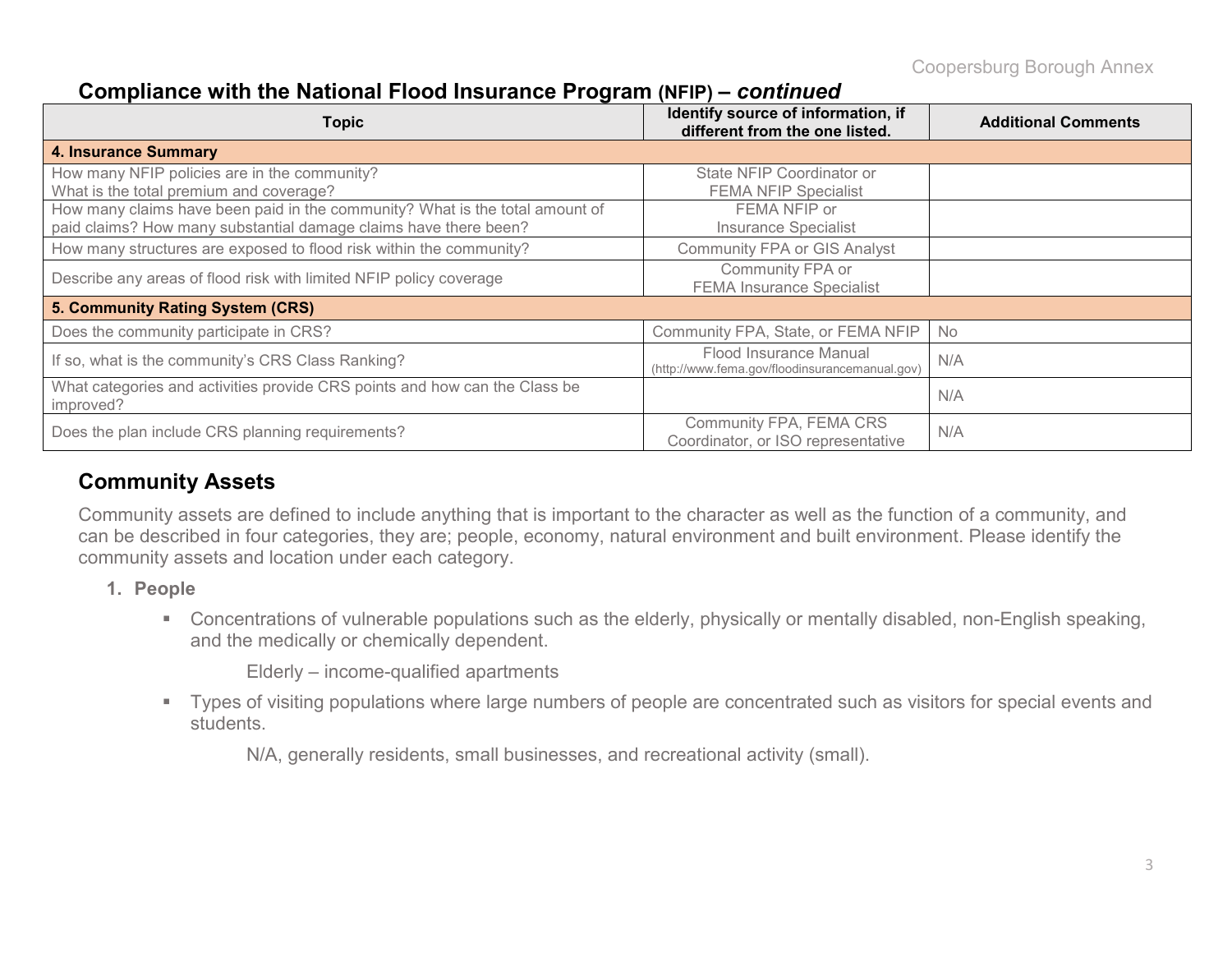### **Community Assets –** *continued*

**2. Economy**

Major employers, primary economic sectors such as agriculture and commercial centers where losses would have a severe impact on the community.

Commercial / small businesses along Rt. 309 and Main Street.

#### **3. Natural Environment**

Those areas / features that can provide protective functions that reduce the magnitude of hazard events such as, wetlands or riparian areas, and other environmental features important to protect.

Small streams, wet areas No lakes, rivers, etc.

#### **4. Built Environment**

 Existing structures such as, concentrations of buildings that may be more vulnerable to hazards based on location, age, construction type and / or condition of use.

Aging residential Several multi-unit apartment buildings, 5 to 25 unit buildings

**Infrastructure systems such as water and wastewater facilities, power utilities, transportation systems,** communication systems, energy pipelines and storage.

Water system – generally in good shape, ongoing replacement Sewer lines – only lines, no system Gas lines – owned by UGI Roads – generally in good shape Telephone / Internet / Cable – Frontier, RCN, Service Electric Electric – above ground and owned by PPL

 High potential loss facilities such as, dams, locations that house hazardous materials, military and / or civilian defense installations.

N/A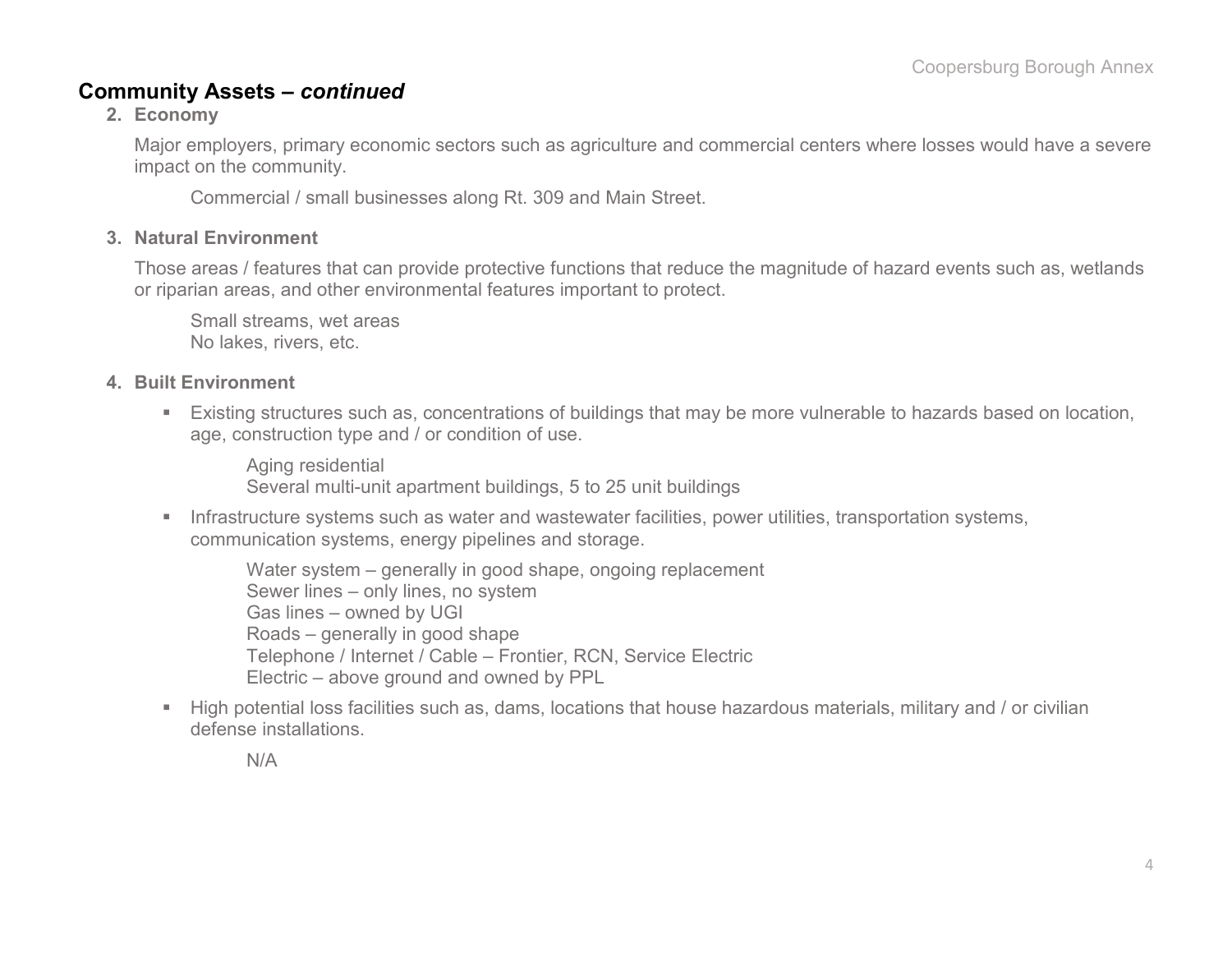### **Community Assets –** *continued*

- Critical facilities such as, hospitals, medical facilities, police and fires stations, emergency operations centers, shelters, schools and airports / heliports.
	- 1 police station 1 fire station 1 elementary school Several churches – St. John, St. James, Moravian and Saucon Lodge
- Cultural / historical resources such as, museums, parks, stadiums, etc.

Borough hall – historical museum Southern Lehigh Living Memorial Park

### **Capability Assessment**

|                |                                                                        | <b>Status</b> |                                                              |                      |                                                     | <b>Effect on</b>                                                             |                                                                      | <b>Has the 2013</b>                                                                              | How can                                                                    |                                      |
|----------------|------------------------------------------------------------------------|---------------|--------------------------------------------------------------|----------------------|-----------------------------------------------------|------------------------------------------------------------------------------|----------------------------------------------------------------------|--------------------------------------------------------------------------------------------------|----------------------------------------------------------------------------|--------------------------------------|
| Capability     | Regulatory<br>$\checkmark$<br>$\sqrt{ }$ Tools<br><b>Programs</b><br>✓ | Place<br>드    | <b>Date</b><br><b>Adopted</b><br><b>or</b><br><b>Updated</b> | Development<br>Under | Department /<br><b>Agency</b><br><b>Responsible</b> | <b>Hazard Loss</b><br><b>Reduction:</b><br>-Supports<br>-Neutral<br>-Hinders | <b>Change since</b><br><b>2013 Plan?</b><br>+ Positive<br>- Negative | Plan been<br>integrated<br>into the<br><b>Regulatory</b><br><b>Tool/Program</b><br>? If so, how? | these<br>capabilities<br>be expanded<br>and improved<br>to reduce<br>risk? | <b>Additional</b><br><b>Comments</b> |
|                | Comprehensive Plan                                                     | $\times$      | 5/25/2010                                                    |                      | Comp Plan<br>team                                   | S                                                                            | P                                                                    |                                                                                                  | Add more info<br>and<br>involvement                                        |                                      |
| Regulatory     | Capital Improvement Plan                                               |               |                                                              | $\times$             | Admin                                               | S                                                                            | P                                                                    |                                                                                                  |                                                                            |                                      |
|                | Economic Development Plan                                              |               |                                                              |                      |                                                     |                                                                              |                                                                      |                                                                                                  |                                                                            |                                      |
|                | Continuity of Operations Plan                                          |               |                                                              |                      |                                                     |                                                                              |                                                                      |                                                                                                  |                                                                            |                                      |
| න්             | Stormwater Management Plan /<br>Ordinance                              | $\times$      |                                                              |                      | Infrastructure<br>Committee                         | S                                                                            | P                                                                    |                                                                                                  |                                                                            |                                      |
| Planning       | Open Space Management Plan<br>(or Parks/Rec., Greenways Plan)          |               |                                                              |                      |                                                     |                                                                              |                                                                      |                                                                                                  |                                                                            |                                      |
|                | Natural Resource Protection Plan                                       |               |                                                              |                      |                                                     |                                                                              |                                                                      |                                                                                                  |                                                                            |                                      |
| $\overline{ }$ | <b>Transportation Plan</b>                                             |               |                                                              |                      |                                                     |                                                                              |                                                                      |                                                                                                  |                                                                            |                                      |
|                | <b>Historic Preservation Plan</b>                                      |               |                                                              | X                    | Comp Plan<br>team                                   | S                                                                            | P                                                                    |                                                                                                  |                                                                            |                                      |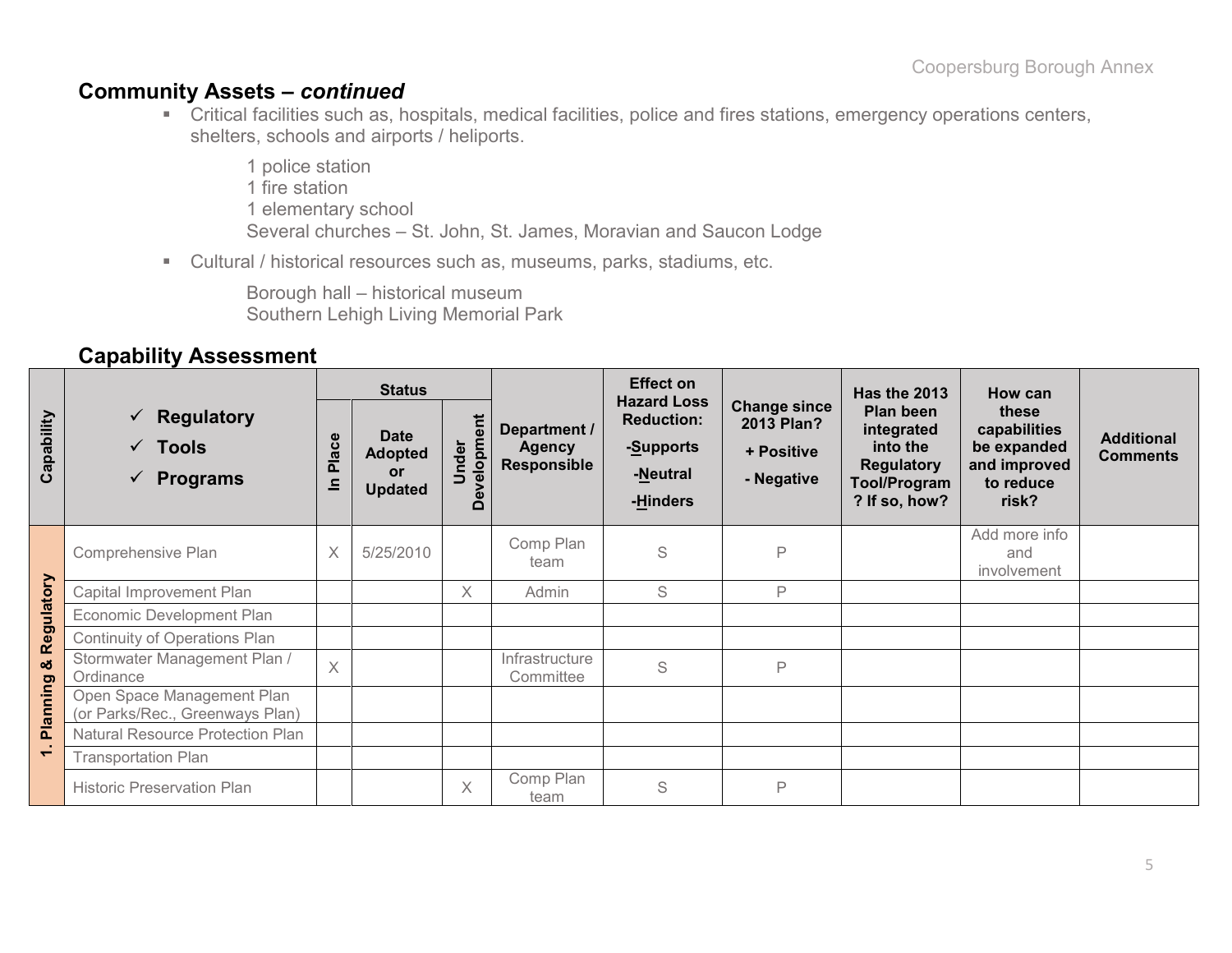|              |                                                                  | <b>Status</b> |                                                       |                      |                                                     | <b>Effect on</b>                                                             |                                                               | Has the 2013                                                                                     | <b>How can</b>                                                             |                                      |
|--------------|------------------------------------------------------------------|---------------|-------------------------------------------------------|----------------------|-----------------------------------------------------|------------------------------------------------------------------------------|---------------------------------------------------------------|--------------------------------------------------------------------------------------------------|----------------------------------------------------------------------------|--------------------------------------|
| Capability   | <b>Regulatory</b><br>$\checkmark$ Tools<br>$\checkmark$ Programs | Place<br>르    | <b>Date</b><br><b>Adopted</b><br>or<br><b>Updated</b> | Under<br>Development | Department /<br><b>Agency</b><br><b>Responsible</b> | <b>Hazard Loss</b><br><b>Reduction:</b><br>-Supports<br>-Neutral<br>-Hinders | <b>Change since</b><br>2013 Plan?<br>+ Positive<br>- Negative | Plan been<br>integrated<br>into the<br><b>Regulatory</b><br><b>Tool/Program</b><br>? If so, how? | these<br>capabilities<br>be expanded<br>and improved<br>to reduce<br>risk? | <b>Additional</b><br><b>Comments</b> |
|              | Floodplain Management Plan                                       |               |                                                       |                      |                                                     |                                                                              |                                                               |                                                                                                  |                                                                            |                                      |
|              | <b>Farmland Preservation</b>                                     |               |                                                       |                      |                                                     |                                                                              |                                                               |                                                                                                  |                                                                            |                                      |
|              | <b>Evacuation Plan</b>                                           |               |                                                       | Χ                    | Emergency<br>Management<br>Agency                   | S                                                                            | P                                                             |                                                                                                  |                                                                            |                                      |
|              | Disaster Recovery Plan                                           |               |                                                       |                      |                                                     |                                                                              |                                                               |                                                                                                  |                                                                            |                                      |
|              | <b>Hazard Mitigation Plan</b>                                    | $\times$      | 7/2006                                                |                      | County/LVPC                                         | S                                                                            | P                                                             | N/A                                                                                              |                                                                            |                                      |
| & Regulatory | <b>Emergency Operations Plan</b>                                 |               |                                                       | X                    | Emergency<br>Management<br>Agency                   |                                                                              |                                                               |                                                                                                  |                                                                            |                                      |
| Planning     | <b>Zoning Regulations</b>                                        | X             | 2006                                                  | Χ                    | Admin/Council                                       | $\mathbb S$                                                                  | P                                                             |                                                                                                  | Working on<br>major update<br>for 2018                                     |                                      |
| $\div$       | <b>Floodplain Regulations</b>                                    |               |                                                       |                      |                                                     |                                                                              |                                                               |                                                                                                  |                                                                            |                                      |
|              | <b>NFIP Participation</b>                                        |               |                                                       |                      |                                                     |                                                                              |                                                               |                                                                                                  |                                                                            |                                      |
|              | <b>Building Code</b>                                             | X             | 2006                                                  |                      | 3rd party                                           |                                                                              |                                                               |                                                                                                  |                                                                            |                                      |
|              | Fire Code                                                        | X             | 2009                                                  |                      | 3rd party                                           |                                                                              |                                                               |                                                                                                  |                                                                            |                                      |
|              | Other                                                            |               |                                                       |                      |                                                     |                                                                              |                                                               |                                                                                                  |                                                                            |                                      |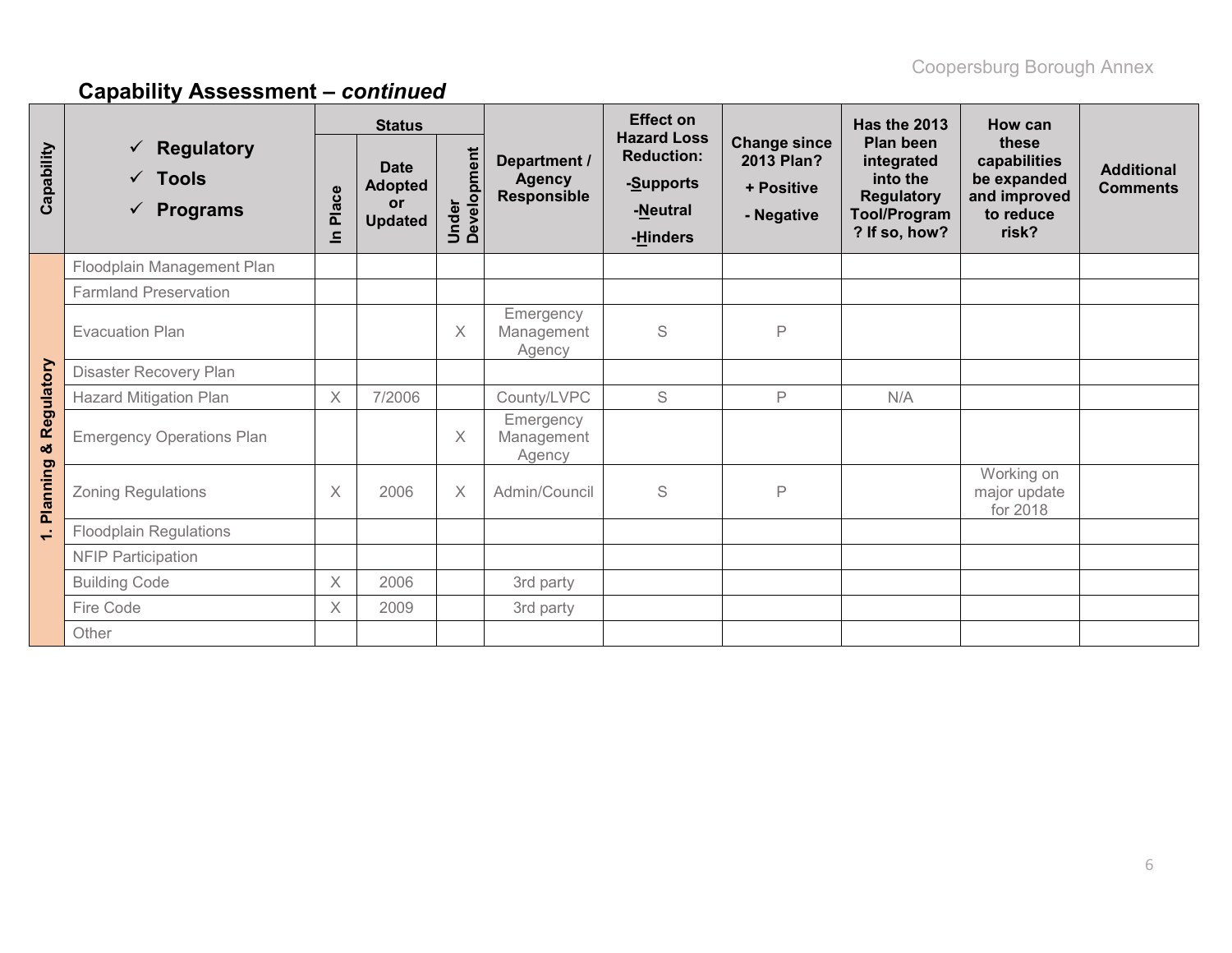| apability<br>ပ          | <b>Staff</b><br><b>Personnel</b><br><b>Resources</b>                                                                             | <b>Yes</b> | <b>No</b> | Department /<br><b>Agency</b>                                           | <b>Change since</b><br>2013 Plan?<br>+ Positive<br>- Negative | How can these<br>capabilities be<br>expanded and<br>improved to<br>reduce risk? | <b>Additional</b><br><b>Comments</b> |
|-------------------------|----------------------------------------------------------------------------------------------------------------------------------|------------|-----------|-------------------------------------------------------------------------|---------------------------------------------------------------|---------------------------------------------------------------------------------|--------------------------------------|
|                         | Planners (with land use / land development knowledge)                                                                            | $\times$   |           | <b>Keystone Consulting</b><br><b>Engineers</b>                          | $\mathbb N$                                                   |                                                                                 |                                      |
|                         | Planners or engineers (with natural and / or human-caused hazards<br>knowledge)                                                  | $\times$   |           | <b>Keystone Consulting</b><br>Engineers                                 | $\mathbb N$                                                   |                                                                                 |                                      |
| Technology              | Engineers or professionals trained in building and / or infrastructure<br>construction practices (including building inspectors) | $\times$   |           | Keystone Consulting<br><b>Engineers and Barry</b><br>Isett & Associates | $\mathbb N$                                                   |                                                                                 |                                      |
| ೲ                       | <b>Emergency Manager</b>                                                                                                         | $\times$   |           | Emergency<br>Management<br>Agency/County                                | $\mathbb N$                                                   |                                                                                 |                                      |
|                         | Floodplain administrator / manager                                                                                               | $\times$   |           | <b>Keystone Consulting</b><br><b>Engineers</b>                          | $\mathbb N$                                                   |                                                                                 |                                      |
| Administrative          | Land surveyors                                                                                                                   |            |           | <b>Keystone Consulting</b><br>Engineers                                 | $\mathbb N$                                                   |                                                                                 |                                      |
|                         | Staff familiar with the hazards of the community                                                                                 | $\times$   |           | Admin                                                                   | $\mathbb N$                                                   | Education/<br>Training                                                          |                                      |
| $\overline{\mathbf{a}}$ | Personnel skilled in Geographical Information Systems (GIS) and / or<br>FEMA's HAZUS program                                     |            |           | <b>Keystone Consulting</b><br>Engineers                                 | $\mathbb N$                                                   |                                                                                 |                                      |
|                         | Grant writers or fiscal staff to handle large / complex grants                                                                   |            |           | Staff and Keystone<br><b>Consulting Engineers</b>                       | $\mathbb N$                                                   |                                                                                 |                                      |
|                         | Other                                                                                                                            |            |           |                                                                         |                                                               |                                                                                 |                                      |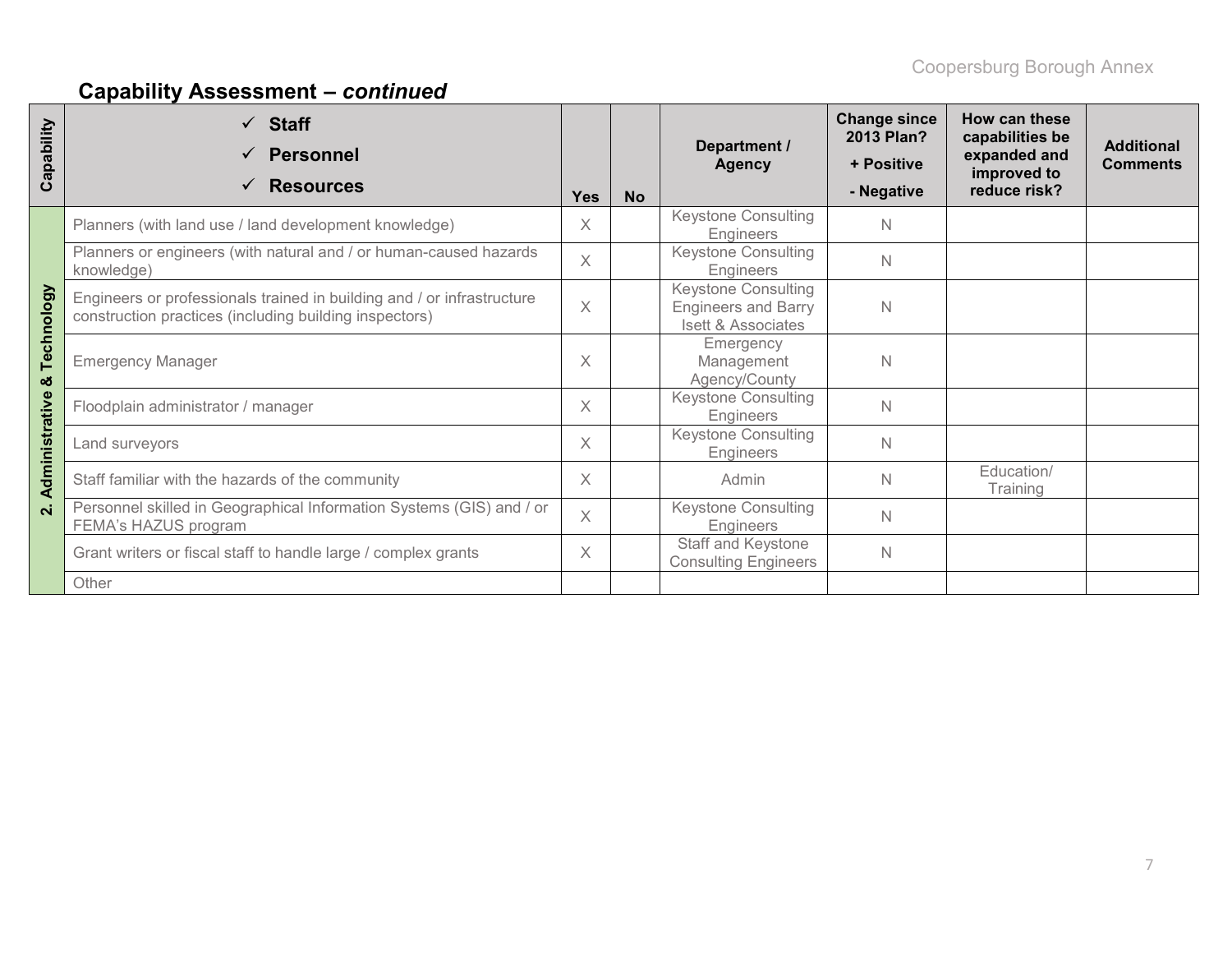| Capability                 |                                                         | <b>Yes</b> | <b>No</b>         | Department /<br><b>Agency</b> | <b>Change since</b><br>2013 Plan?<br>+ Positive<br>- Negative | How can these<br>capabilities be<br>expanded and<br>improved to<br>reduce risk? | <b>Additional</b><br><b>Comments</b> |
|----------------------------|---------------------------------------------------------|------------|-------------------|-------------------------------|---------------------------------------------------------------|---------------------------------------------------------------------------------|--------------------------------------|
|                            | Capital improvement programming                         |            | X                 |                               |                                                               |                                                                                 |                                      |
| 89                         | <b>Community Development Block Grants (CDBG)</b>        |            | X                 |                               |                                                               |                                                                                 |                                      |
| Ō<br><b>Jino</b>           | Special purposes taxes                                  |            | X.                |                               |                                                               |                                                                                 |                                      |
| $\boldsymbol{\sigma}$      | Gas / Electricity utility fees                          |            | Χ                 |                               |                                                               |                                                                                 |                                      |
| قع<br>ه                    | Water / Sewer fees                                      |            | X                 |                               |                                                               |                                                                                 |                                      |
| <u>lai</u>                 | Stormwater utility fees                                 |            | X                 |                               |                                                               |                                                                                 |                                      |
| N<br>$\boldsymbol{\sigma}$ | Development impact fees                                 |            | $\times$          |                               |                                                               |                                                                                 |                                      |
| Ê                          | General obligation, revenue, and / or special tax bonds |            | $\checkmark$<br>∧ |                               |                                                               |                                                                                 |                                      |
| က                          | Partnering arrangements or intergovernmental agreements |            | X.                |                               |                                                               |                                                                                 |                                      |
|                            | Other                                                   |            |                   |                               |                                                               |                                                                                 |                                      |

| Capability             | $\checkmark$ Program<br>Organization                                                                                                                              | <b>Yes</b> | <b>No</b> | Department /<br><b>Agency</b>   | <b>Change since</b><br>2013 Plan?<br>+ Positive<br>- Negative | How can these<br>capabilities be<br>expanded and<br>improved to<br>reduce risk? | <b>Additional</b><br><b>Comments</b> |
|------------------------|-------------------------------------------------------------------------------------------------------------------------------------------------------------------|------------|-----------|---------------------------------|---------------------------------------------------------------|---------------------------------------------------------------------------------|--------------------------------------|
|                        | <b>Firewise Communities Certification</b>                                                                                                                         |            | X         |                                 |                                                               |                                                                                 |                                      |
|                        | <b>StormReady Certification</b>                                                                                                                                   |            | X.        |                                 |                                                               |                                                                                 |                                      |
|                        | Natural disaster or safety-related school programs                                                                                                                | $\times$   |           | <b>School District</b>          | N                                                             |                                                                                 |                                      |
| Outreach               | Ongoing public education or information programs such as,<br>responsible water use, fire safety, household preparedness, and<br>environmental education.          | X.         |           | Admin/Council                   | Ν                                                             | More Education<br>and Outreach                                                  |                                      |
| οð                     | Public-private partnership initiatives addressing disaster related<br>issues.                                                                                     |            | Χ         |                                 |                                                               |                                                                                 |                                      |
| Education<br>$\vec{r}$ | Local citizen groups or non-profit organizations focused on<br>environmental protection, emergency preparedness, access and<br>functional needs populations, etc. |            |           | Local churches/<br><b>Staff</b> | N                                                             | Added<br>Emergency<br>Awareness<br>meetings and<br>outreach                     |                                      |
|                        | Other                                                                                                                                                             |            |           |                                 |                                                               |                                                                                 |                                      |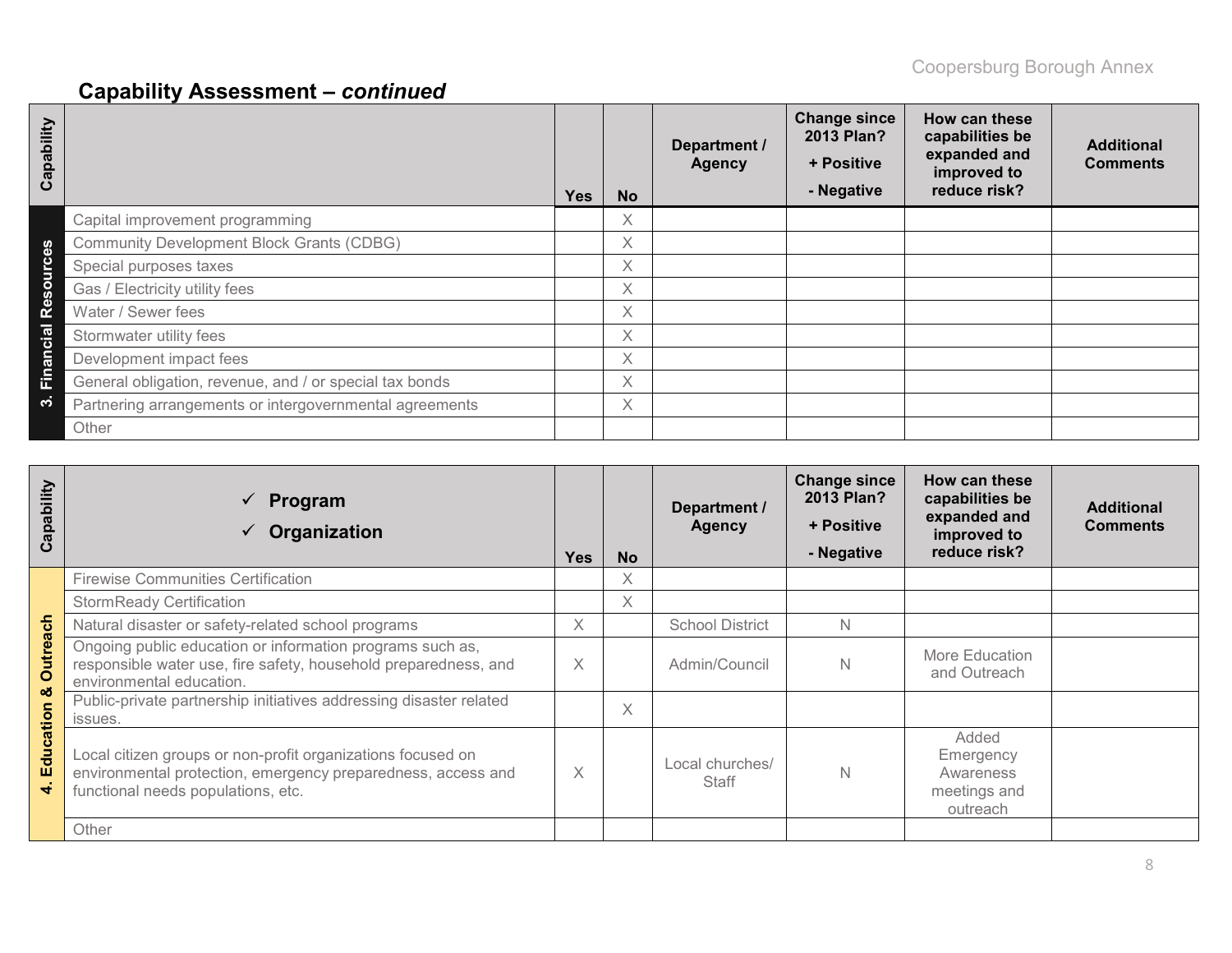| bility       |                               | <b>Degree of Capability</b> |                 |      | Change since the 2013 Hazard<br><b>Mitigation Plan?</b> | <b>Additional Comments</b> |  |
|--------------|-------------------------------|-----------------------------|-----------------|------|---------------------------------------------------------|----------------------------|--|
| ga<br>ത<br>ပ |                               | Limited                     | <b>Moderate</b> | High | If so, how?                                             |                            |  |
|              | Planning and Regulatory       |                             | Χ               |      |                                                         |                            |  |
| ment<br>Self | Administrative and Technical  |                             | X               |      |                                                         |                            |  |
| sessi<br>ູທ່ | Financial                     |                             | Χ               |      | Yes, improved financial status                          |                            |  |
| ₫            | <b>Education and Outreach</b> |                             | Χ               |      |                                                         |                            |  |

# **Known or Anticipated Future Development / Redevelopment**

| Development /<br><b>Property Name</b> | <b>Number of Structures</b><br><b>Type of Development</b><br>Location |         | <b>Known Hazard Zone</b>                    | <b>Description / Status</b> |                    |
|---------------------------------------|-----------------------------------------------------------------------|---------|---------------------------------------------|-----------------------------|--------------------|
| Stone Harvest                         | Residential                                                           | 38      | West State Street &<br><b>Gun Club Road</b> | <b>No</b>                   | Under construction |
| Oxford Ridge                          | Residential                                                           | 26      | North 2nd Street                            | <b>No</b>                   | Under construction |
| Multiple industrial lots              | Commercial                                                            | 9 acres | Rt. 309 & Station Avenue                    | No.                         | Planning           |

# **Natural & Non-Natural Event History Specific to Coopersburg Borough**

| <b>Type of Event and Date(s)</b>        | <b>FEMA Disaster #</b><br>(if applicable) | Local Damage(s) or Loss(es)                                |
|-----------------------------------------|-------------------------------------------|------------------------------------------------------------|
| Winter Storm Jonas - 1/2016             | DR-4267-PA                                |                                                            |
| Extreme cold (polar vortex)             | N/A                                       | Nothing governmentally, residential plumbing issues        |
| Spotted lanternfly                      | N/A                                       | Tree damage (future)                                       |
| Pennsylvania COVID-19 Pandemic - 1/2020 | DR-4506-PA                                | Emergency Protective measures to combat COVID-19 Pandemic. |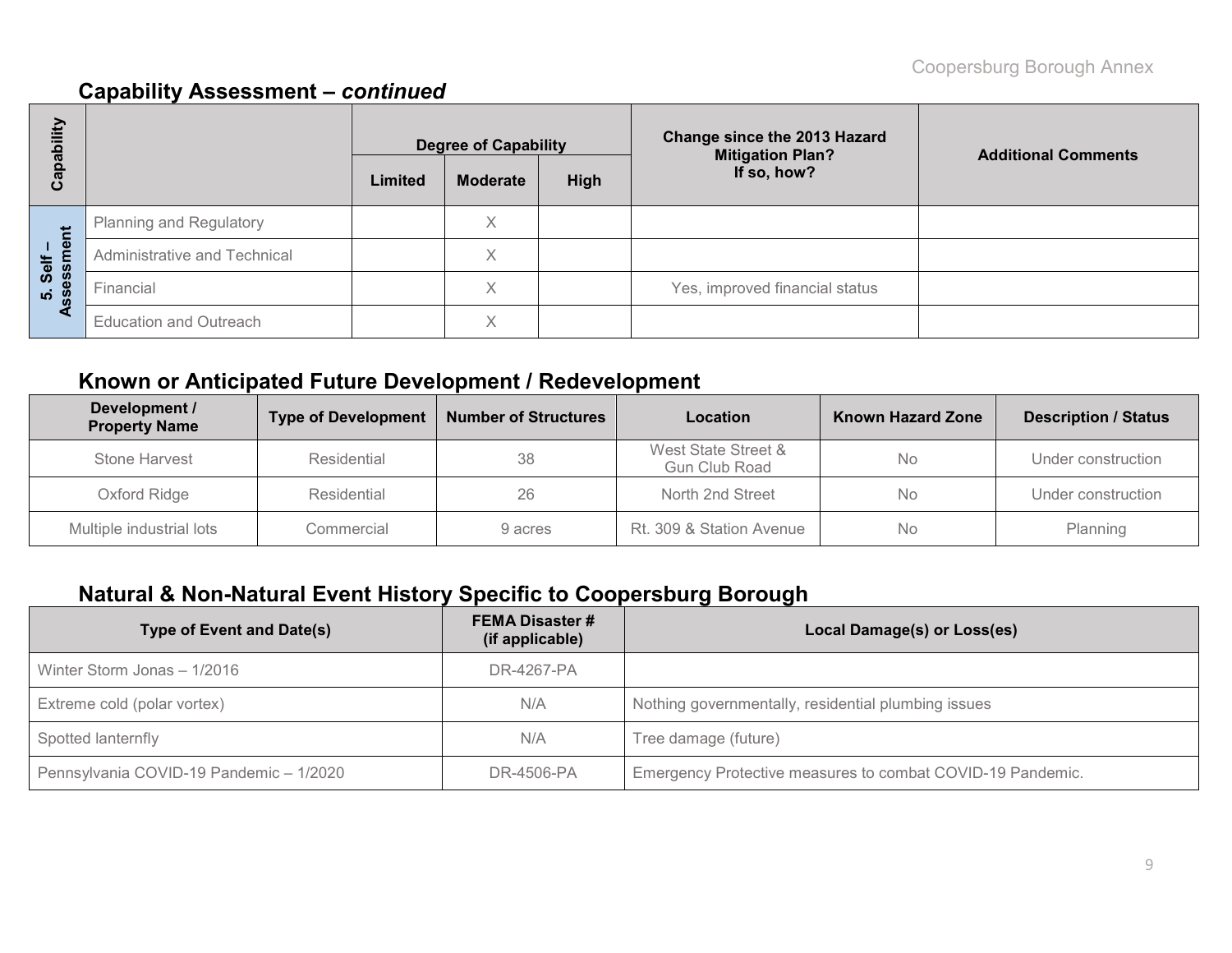### **2013 Municipal Action Plan Status**

|                                                                         |                                                                                                                                                                                                                                                                       |   |   | <b>Status</b>                |           |                                |                                                                                   |
|-------------------------------------------------------------------------|-----------------------------------------------------------------------------------------------------------------------------------------------------------------------------------------------------------------------------------------------------------------------|---|---|------------------------------|-----------|--------------------------------|-----------------------------------------------------------------------------------|
| <b>Existing Mitigation Action</b><br>(from 2013 Hazard Mitigation Plan) |                                                                                                                                                                                                                                                                       |   |   | ntinuous<br>ō<br>$\mathbf C$ | Completed | ್ಠಾ<br>ntin<br>$\circ$<br>Disc | <b>Additional Comments</b>                                                        |
| $\mathbf{1}$                                                            | Work with the electric utilities to move towards underground electric wires,<br>starting with at least Main Street to prevent electric interruption.                                                                                                                  | Χ |   |                              |           | $\times$                       | Not likely in the near future. Action not<br>carried through to 2018 Action Plan. |
| $\mathbf{2}$                                                            | Maintain fleet of vehicles and equipment for emergency response                                                                                                                                                                                                       |   |   | X                            |           |                                | New police vehicles and equipment<br>Working with fire company to improve         |
| $\overline{3}$                                                          | Continue to support the implementation, monitoring, maintenance, and updating<br>of this Plan, as defined in Section 7.0                                                                                                                                              |   |   | X                            |           |                                |                                                                                   |
| $\overline{\mathbf{4}}$                                                 | Complete the ongoing updates of the Comprehensive Emergency Management<br><b>Plans</b>                                                                                                                                                                                |   |   | $\times$                     |           |                                | Comp team meets monthly & occasionally<br>works on updates/improvements.          |
| 5                                                                       | Work with regional agencies (i.e. County and PEMA) to help develop damage<br>assessment capabilities at the local level through such things as training<br>programs, certification of qualified individuals (e.g. code officials, floodplain<br>managers, engineers). |   |   | X                            |           |                                |                                                                                   |
| 6                                                                       | Continue to construct storm sewers to help alleviate flooding.                                                                                                                                                                                                        |   | X | X                            |           |                                | Added several inlets. New developments<br>have improved water run-off facilities. |

#### **Notes:**

- **1.** Actions not carried through to the 2018 Action Plan are so noted.
- **2.** To maintain National Flood Insurance Program (NFIP) compliance, actions related to the NFIP were carried through to the 2018 Action Plan even if identified by the municipality as completed.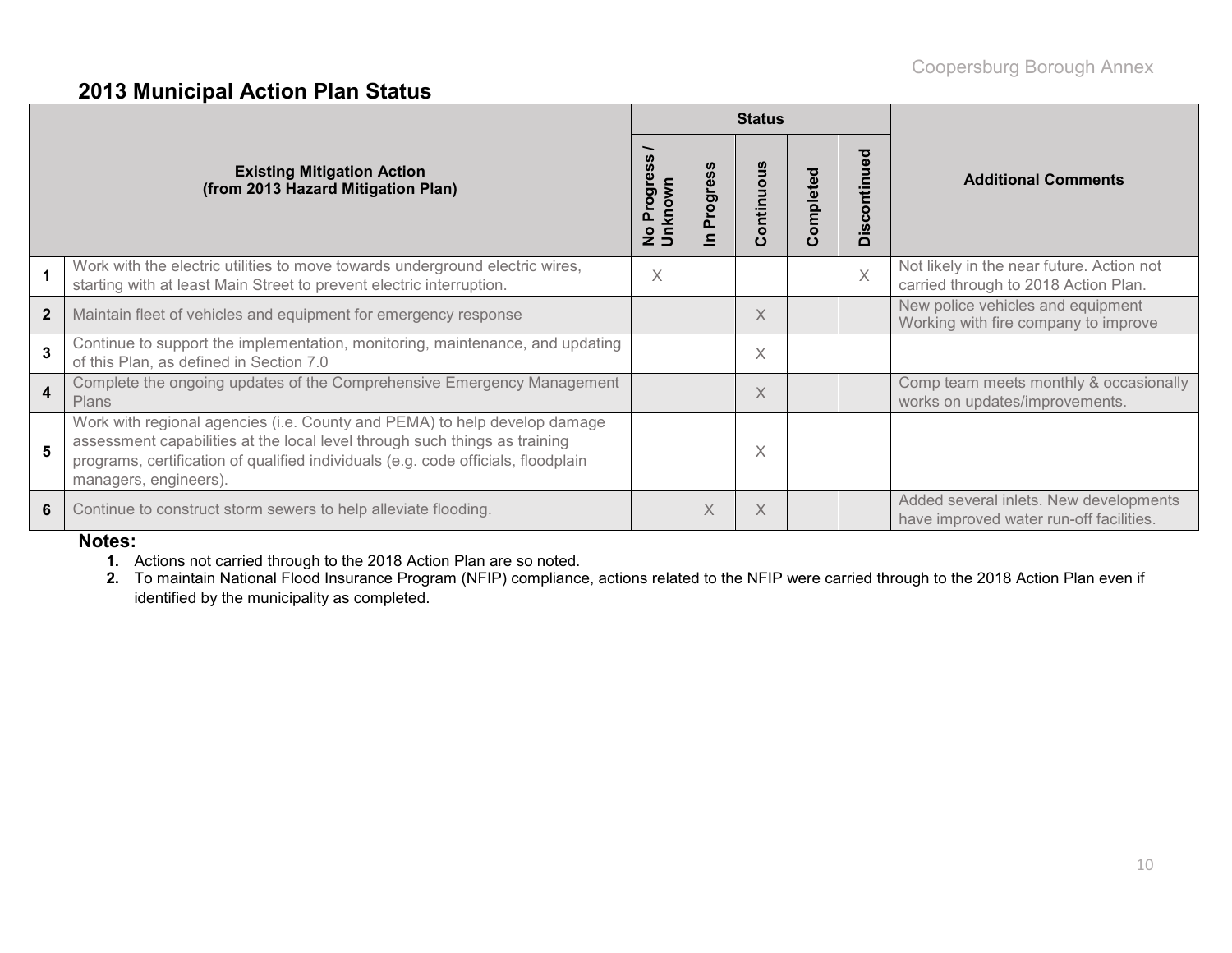# **2018 Mitigation Action Plan**

| <b>Mitigation Action</b> |                                                                                                                                                                                                                                                                                   | <b>Mitigation</b><br><b>Technique</b><br>Category | Hazard(s)<br><b>Addressed</b> | <b>Priority</b><br>(H/M/L) | <b>Estimated</b><br>Cost                  | <b>Potential</b><br><b>Funding</b>                                                                           | <b>Lead Agency</b><br>/ Department                                                                                                                                        | Implementation<br><b>Schedule</b>                   | <b>Applies to</b><br>New and / or<br><b>Existing</b><br><b>Structures</b> |
|--------------------------|-----------------------------------------------------------------------------------------------------------------------------------------------------------------------------------------------------------------------------------------------------------------------------------|---------------------------------------------------|-------------------------------|----------------------------|-------------------------------------------|--------------------------------------------------------------------------------------------------------------|---------------------------------------------------------------------------------------------------------------------------------------------------------------------------|-----------------------------------------------------|---------------------------------------------------------------------------|
| $\mathbf 1$              | Maintain fleet of vehicles and<br>equipment for emergency response                                                                                                                                                                                                                | <b>Structure</b><br>and<br>Infrastructure         | All                           | High                       | Medium                                    | Borough<br>budget;<br>available<br>public<br>protection<br>and<br>emergency<br>services<br>grant<br>programs | Borough                                                                                                                                                                   | Ongoing                                             | N/A                                                                       |
| $\overline{2}$           | Continue to support the<br>implementation, monitoring,<br>maintenance, and updating of this<br>Plan, as defined in Section 7.0                                                                                                                                                    | All<br>Categories                                 | All<br><b>Hazards</b>         | High                       | $Low -$<br>High (for<br>5-year<br>update) | Local<br>Budget,<br>possibly<br><b>FEMA</b><br>Mitigation<br>Grant<br>Funding for<br>5-year<br>update        | Municipality<br>(via mitigation<br>planning point<br>of contacts)<br>with support<br>from Planning<br>Partners<br>(through their<br>Points of<br>Contact),<br><b>PEMA</b> | Ongoing                                             | New &<br>Existing                                                         |
| 3                        | Complete the ongoing updates of the<br><b>Comprehensive Emergency</b><br><b>Management Plans</b>                                                                                                                                                                                  | <b>Local Plans</b><br>and<br>Regulations          | All<br>Hazards                | High                       | Low                                       | Local<br><b>Budget</b>                                                                                       | Municipality<br>with support<br>from PEMA                                                                                                                                 | Ongoing                                             | New &<br>Existing                                                         |
| $\overline{\mathbf{4}}$  | Work with regional agencies (i.e.<br>County and PEMA) to help develop<br>damage assessment capabilities at<br>the local level through such things as<br>training programs, certification of<br>qualified individuals (e.g. code<br>officials, floodplain managers,<br>engineers). | Education &<br>Awareness                          | All<br>Hazards                | Medium                     | Medium                                    | Local<br>budget,<br><b>FEMA HMA</b><br>grant<br>programs                                                     | Municipality<br>with support<br>from County,<br><b>PEMA</b>                                                                                                               | Short-,<br>long-term<br>(depending<br>upon funding) | N/A                                                                       |
| 5                        | Continue to construct storm sewers<br>to help alleviate flooding.                                                                                                                                                                                                                 | Structure &<br>Infrastructure                     | Flood                         | Medium                     | High                                      | Local<br><b>Budget</b>                                                                                       | Borough                                                                                                                                                                   | Ongoing                                             | Existing                                                                  |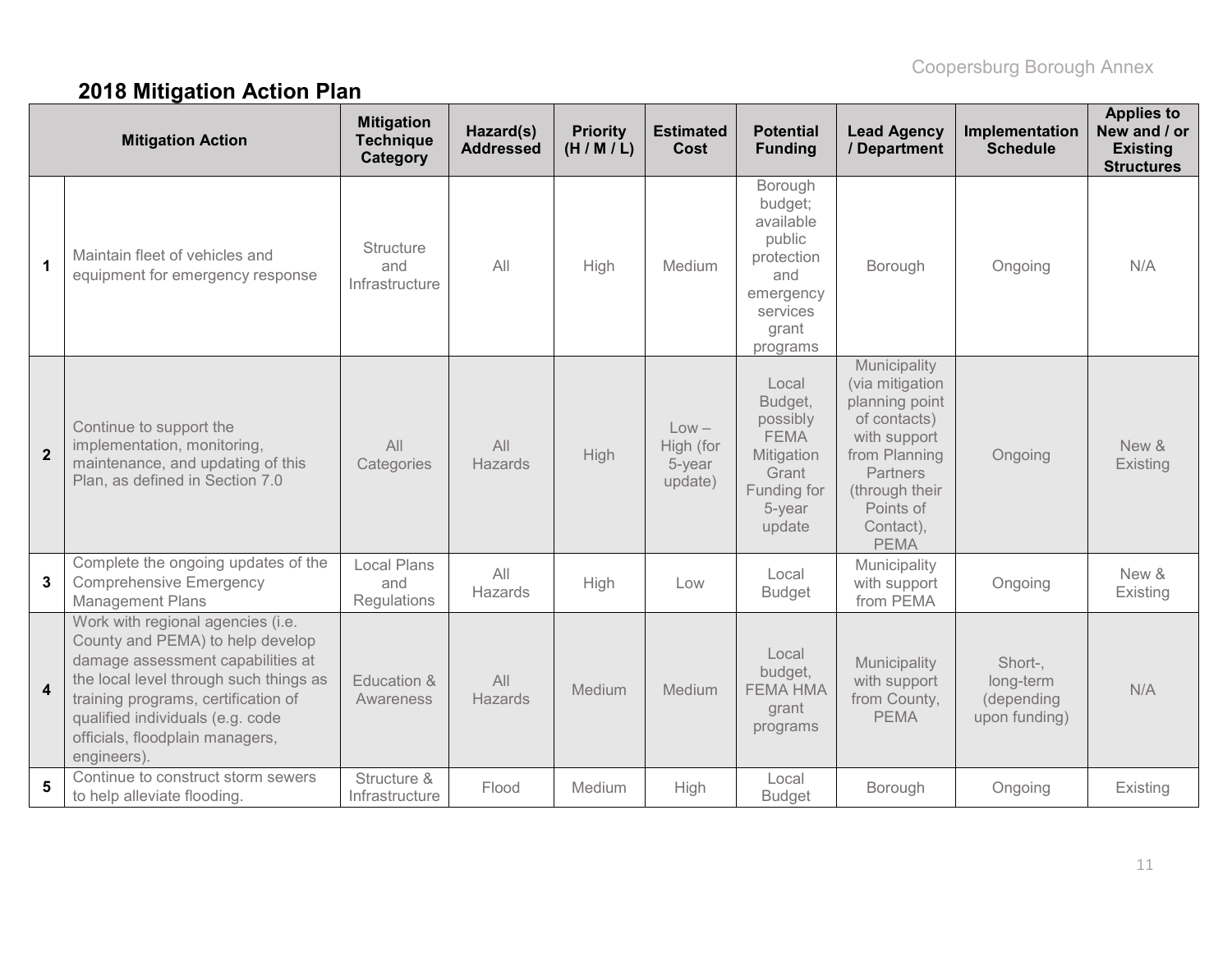# **2018 Mitigation Action Plan**

| <b>Mitigation Action</b> |                                                                                                                                                                                                   | <b>Mitigation</b><br><b>Technique</b><br>Category | Hazard(s)<br><b>Addressed</b>                 | <b>Priority</b><br>(H/M/L) | <b>Estimated</b><br>Cost | <b>Potential</b><br><b>Funding</b> | <b>Lead Agency</b><br>/ Department                                                      | Implementation<br><b>Schedule</b> | <b>Applies to</b><br>New and / or<br><b>Existing</b><br><b>Structures</b> |
|--------------------------|---------------------------------------------------------------------------------------------------------------------------------------------------------------------------------------------------|---------------------------------------------------|-----------------------------------------------|----------------------------|--------------------------|------------------------------------|-----------------------------------------------------------------------------------------|-----------------------------------|---------------------------------------------------------------------------|
| $6\phantom{1}$           | Coordinate with the County<br>Emergency<br>Management Agency and PA<br>Department of<br>Health, which is responsible for<br>setting up points of distribution and<br>providers for immunizations. | <b>Local Plans</b><br>and<br>Regulations          | Pandemic<br>&<br>Infectious<br><b>Disease</b> | Medium                     | Low                      | Municipal<br><b>Budget</b>         | Municipality,<br>working with<br><b>County EMA</b><br>and PA<br>Department of<br>Health | Ongoing                           | N/A                                                                       |
| $\overline{7}$           | Devise an employee vaccination and<br>immunization plan to prevent an<br>outbreak within the municipal<br>employee ranks.                                                                         | <b>Local Plans</b><br>and<br>Regulations          | Pandemic<br>&<br>Infectious<br><b>Disease</b> | Medium                     | Low                      | Municipal<br><b>Budget</b>         | Municipality                                                                            | Short-term                        | N/A                                                                       |
| 8                        | Devise a municipal continuity of<br>operations plan to keep essential<br>services running in the event that a<br>significant portion of the workforce is<br>affected.                             | <b>Local Plans</b><br>and<br>Regulations          | Pandemic<br>&<br>Infectious<br><b>Disease</b> | Medium                     | Low                      | Municipal<br><b>Budget</b>         | Municipality                                                                            | Short-term                        | N/A                                                                       |
| 9                        | Devise a public education and<br>outreach plan regarding disease<br>prevention.                                                                                                                   | Education<br>& Awareness                          | Pandemic<br>&<br>Infectious<br><b>Disease</b> | Medium                     | Low                      | Municipal<br><b>Budget</b>         | Municipality                                                                            | Ongoing                           | N/A                                                                       |
| 10                       | Provide education and outreach to<br>residents regarding how to prevent<br>the spread of invasive species,<br>including quarantine procedures.                                                    | Education<br>& Awareness                          | Invasive<br><b>Species</b>                    | High                       | Low                      | Municipal<br><b>Budget</b>         | Municipality                                                                            | Ongoing                           | N/A                                                                       |
| 11                       | Develop a neighborhood cleanup<br>plan designed to remove discarded<br>tires, trash and other items in which<br>standing water can form.                                                          | Education<br>& Awareness                          | Invasive<br>Species                           | High                       | Low                      | Municipal<br><b>Budget</b>         | Municipality                                                                            | Short-term                        | N/A                                                                       |
| 12                       | Provide training and education for<br>first responders to ensure effective<br>emergency care.                                                                                                     | <b>Local Plans</b><br>and<br>Regulations          | Drug<br>Overdose<br><b>Crisis</b>             | High                       | Low                      | Municipal<br><b>Budget</b>         | Municipality                                                                            | Ongoing                           | N/A                                                                       |
| 13                       | Provide education and outreach,<br>especially in K12, regarding drug<br>abuse prevention.                                                                                                         | Education<br>& Awareness                          | Drug<br>Overdose<br>Crisis                    | High                       | Low                      | Municipal<br><b>Budget</b>         | Municipality/<br><b>School District</b>                                                 | Ongoing                           | N/A                                                                       |